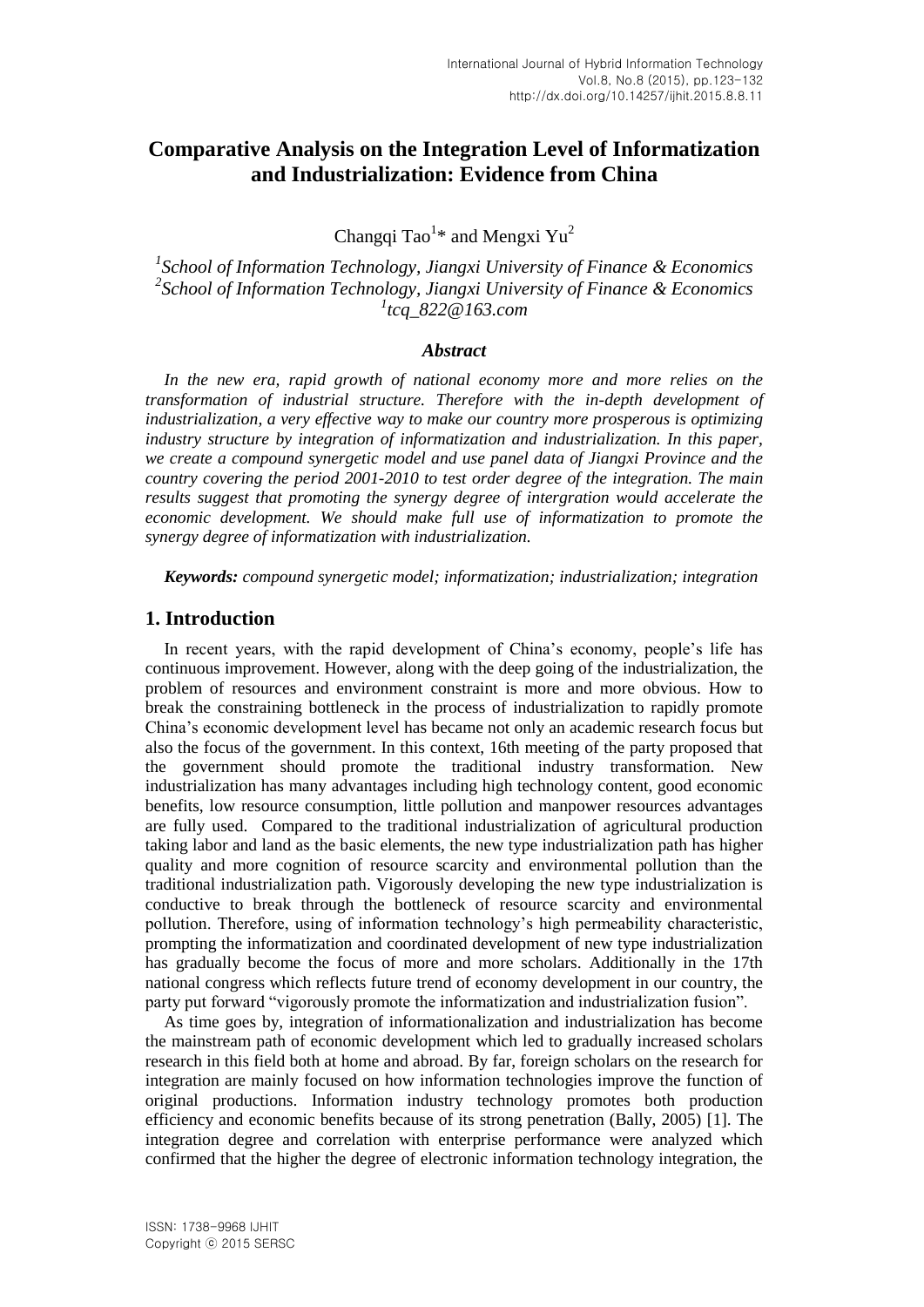enterprise performance was better (Gambardellla and Torrisi, 1998) [2]. Jargenson (2001) found that information industry was an important role to develop the economy of the United States from the interaction of information industry with traditional enterprises [3].

Domestic research of it is even more abundant. Mainly included: First, connotation of integration: Wu Jing-lian (2006) pointed out the development of China's economic future patterns should use information technology to remold the industrial technology [4]. Second, theoretical research in the integration level: Tao Chang-qi (2007) thought that the government should build a synergy mechanism of the fusion and cultivate new industrials in the process of the fusion on the basis of creating an environment which supported for the integration of informatization and industrialization [5]. Chu Sheng (2008) explained the fusion of information technology and industrial production from industrial design, production control, supply logistics, production management and other dimensions [6]. Xie Kang, Xiao Jing-hua and Wu Jia-pei (2009) considered the fusion promoted industrial structure to transform and the economy grow in a path of balancing informationalization and industrialization development and balancing industrial technical resources and information resources [7]. Third, measuring the evaluation of integration: Gong Bingzheng (2008) assessed the fusion situation by evaluating the monomial index and then the comprehensive weighted in the form of a general fusion index method [8, 9]. Xiao Xu, Sun Jian-hua, and Wang Xi-wei *et al.*, (2010, 2011) built indicators for the integration of informationalization and industrialization by using PCA (Principle Component Analysis) [10, 11]. Xie Kang and Xiao Jing-hua concluded that informatization spurring industrialization was more obviously than path of industrialization promoting informatization through the stochastic frontier approach using Chinese panel data of 31 provinces from 2001 to 2009[12]. In conclusion, analyzing the integration degree is meaningful because the results are important references in the process of regional economic decision-making.

The rest of the paper is organized as follows: Section 2 presents the theoretical model, and Section 3 describes the empirical analysis and empirical results. Section 4 is the last section which concludes the paper.

# **2. Theoretical Model**

### **2.1. Connotation of Industrialization and Informatization**

"The fusion of industrialization and informatization" is a new concept which is a trend in today's world and deep analysis and accurate judgment of our country, also comprehensive summary of historical experience and lessons on the basis of correct forecast, reveals and accurate positioning of China's law of development. The ultimate goal of the fusion is, "a new path of high technological content, good economic benefits, low resources consumption, little environmental pollution and human resources superiority obtains give full play to new type industrialization", but how to walk, is a brand new subject. From the point of history and reality, from the point of vertical and horizontal, the fusion of informatization and industrialization is a theoretical breakthrough, which is also a technical innovation, and a comprehensive system engineering, must be conducted on its past, present, and future comprehensive system research.

**2.1.1. Industrialization and New Industrialization:** Industrialization is from Britain in the 1760s, the logo is the popularity of the appearance of machine manufacturing and mechanization of production. "Industrialization" is usually defined as industry or the second industry output value proportion in the gross national product (GNP) the rising process. The party's 16 big reports put forward that the road of new type industrialization. New industrialization is to stick to drive industrialization by informatization which means industrialization promotes informatization, namely high technological content, good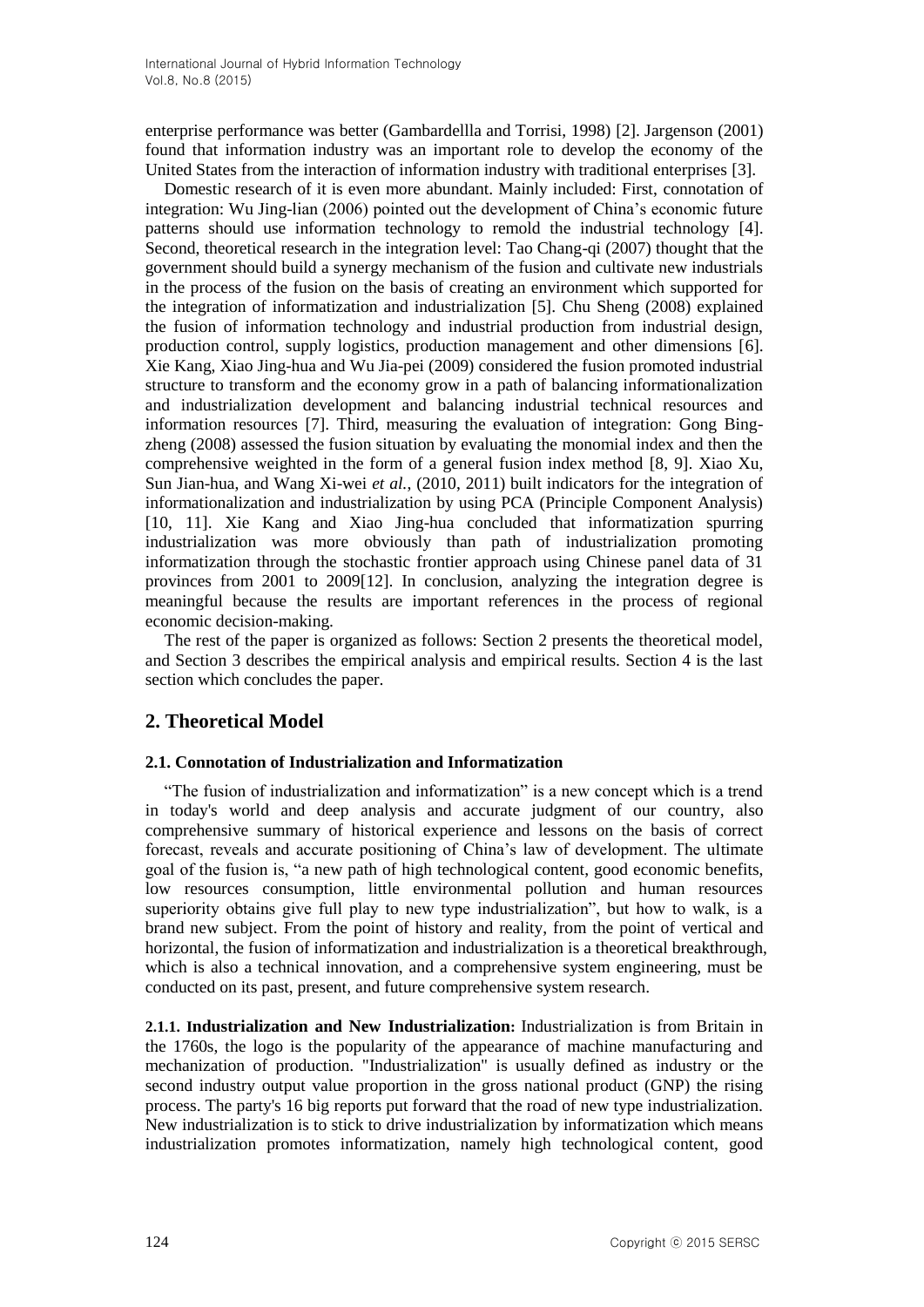economic benefits, low resources consumption, little environmental pollution, human resources, give full play to the industrialization.

**2.1.2. Informatization:** Informatization is started from the United States in the 1950s; the logo is the combination of computers and telecommunications information network popularization. Informationization refers to maximize the use of information resources to meet the information demands of the whole society under the guidance of national macro policies through the information technology development, the development of information industry and information talent configuration to promote industrial structure optimization and upgrading gradually sustained and rapid development of national economy, to complete the process of transition from industrial society to information society. Information level has become the measure of a country, a city or region in terms of comprehensive strength and international competitiveness and the important mark of the modernized level.

Measure the informationization degree of index usually has the following five points: one is the richness of information resources, the second is information network transmission of network, the third is the wide application of information technology, the fourth is the popularization of information technology, last is the proportion of information industry in the national economy.

### **2.2. Composite Synergy Model**

It was clearly stated in 16th national congress that new industrialization was an industrialized development path with advantages of high technology content, good economic benefits, low resource consumption, little environment pollution and manpower resources. The process of informatization is complex which is about the popularization and application of information technology from a technical perspective; the growth of information industry from the industry level; the contribution degree of information industry to national economy from a macro perspective. Hence informatization is a dynamic evolution process from industrial economy to informatization economy and from industry society to informatization society. In the process of the integration, we should measure industrialization from science content, economic benefits, resource condition, manpower resource and other features; measure informatization from resource utilization, internet construction, technology promotion, development conditions, talent construction and other features.

The integration of informatization and new industrialization is an extremely process through the positive effect and the adverse effect. On the one hand, with the rapid development of information industry, the emerging technologies are seeping through in the traditional industry production, management, sales and other fields by means of technology integration, product integration and business integration; on the other hand, traditional industries have feedback effects to the development of information technology which would influence the development direction of information technology. Therefore, to a certain extent, the integration of informatization and industrialization can be regarded as two branches of a larger evolution system which would adjust the synergy degree of the system through overlapping influence, in turn promote the development of the whole system.

Through the above mentioned analysis, we can analyze the integration of informatization and industrialization from synergetic theory aspect. Synergy theory was suggested by the German famous physicist Haken which was mainly about the interaction between subsystems in a larger system's evolution process. We use the coordination model from industry innovation and industry collaborative research (Tao Chang-qi, Qi Ya-wei, 2009) [13], and consider the interaction between informatization and industrialization as a compound system. We divide the whole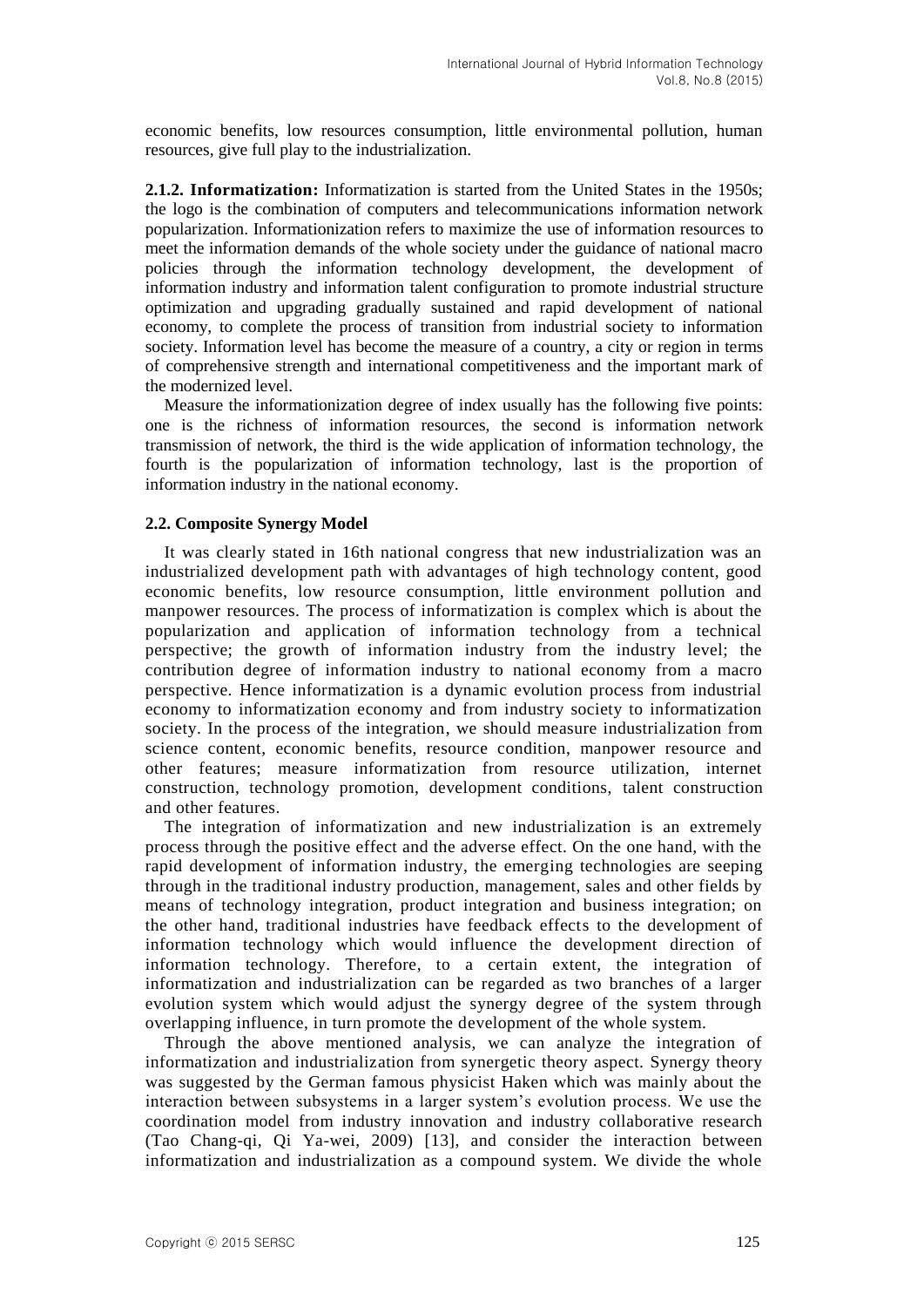compound system into informatization subsystem and new industrialization subsystem. According to the connotation of new industrialization, we select the measuring indicators of new industrialization subsystem. For the informatization subsystem, we mainly criticize from the utilization of information resources, construction of information internet, application of information technology, development of information industry and construction of talent aspects according to National informatization index system and Regional informatization index system (Zhao Guo-jie, 2009) [14].

### **2.3. Order Degree Model of the Subsystem**

Assuming the order parameter is  $q = (q_{11}, q_{12}, \dots, q_{1n})$  in the process of the integration, and  $n \geq 1$ ,  $\beta_{1i} \leq \alpha_{1i}$ ,  $i \in [1, n]$ . In this paper, the order parameter of the integration of informatization and industrialization can be regarded as various evaluation indicators. Assuming that  $q_{11}, q_{12}, \cdots, q_{1j}$  are slow relaxation parameters whose values are directly proportional to the order degree of the whole system; and fast relaxation parameters are  $q_{1j+1}, q_{1j+2}, \cdots, q_{1n}$  whose values are inversely proportional to the order degree of the whole system. The order degree of the system has the following definitions:

Definition 1:  $u_1(q_1)$  is the order degree of  $q_1$  order parameter in the subsystem, counted as:

$$
u_{1}(q_{1}) = \begin{cases} \frac{q_{1i} - \beta_{1i}}{\alpha_{1i} - \beta_{1i}}, i \in [1, j] \\ \frac{\alpha_{1i} - \beta_{1i}}{\alpha_{1i} - \beta_{1i}}, i \in [j + 1, n] \end{cases}
$$
(1)

From the above definition, we know  $u_1(q_1) \in [0,1]$ , also we can know the bigger the value of it the higher the contribution rate of order parameter  $q_1$  to the subsystem. From overall perspective, we can calculate the contribution rate of the order parameter to whole industry integration through geometric average method or linear weighted summation method. In this paper, we use linear weighting method, which is as below:

$$
U_1(q_1) = \sum_{j=1}^n \omega_j u_1(q_1) \quad (\omega_j \ge 0, \sum_{j=1}^n \omega_j = 1)
$$
 (2)

Definition 2: Defined  $u_1(q_1)$  from (2) is the order degree of order parameter  $q_1$ .

From above definitions, we know that the bigger order parameter of subsystem1 the higher contribution rate of order degree to the whole compound system. Similarly, order parameter of subsystem2 is  $q_2 = (q_{21}, q_{22}, \dots, q_{2n})$ , and  $n \ge 1$ ,  $\beta_{2i} \le q_{2i} \le \alpha_{2i}$ ,  $i \in [1, n]$ . Then we know the order degree of subsystem2 is  $U_2(q_2)$ .

# **2.4. Coordination Degree Model of the Compound System**

Definition 3: Assuming in infancy $t_0$ , the order degree of industrialization system is  $(q_1)$  $U_1^{\theta}(q_1)$ , and the order degree of informatization system is  $U_2^{\theta}(q_2)$  $U_2^0(q_2)$ ; to the later stage  $t_1$ after the integration, the order degree of industrialization system is  $U_1^{\text{I}}(q_1)$  $U_1^{\,1}(q_1)$ , and the order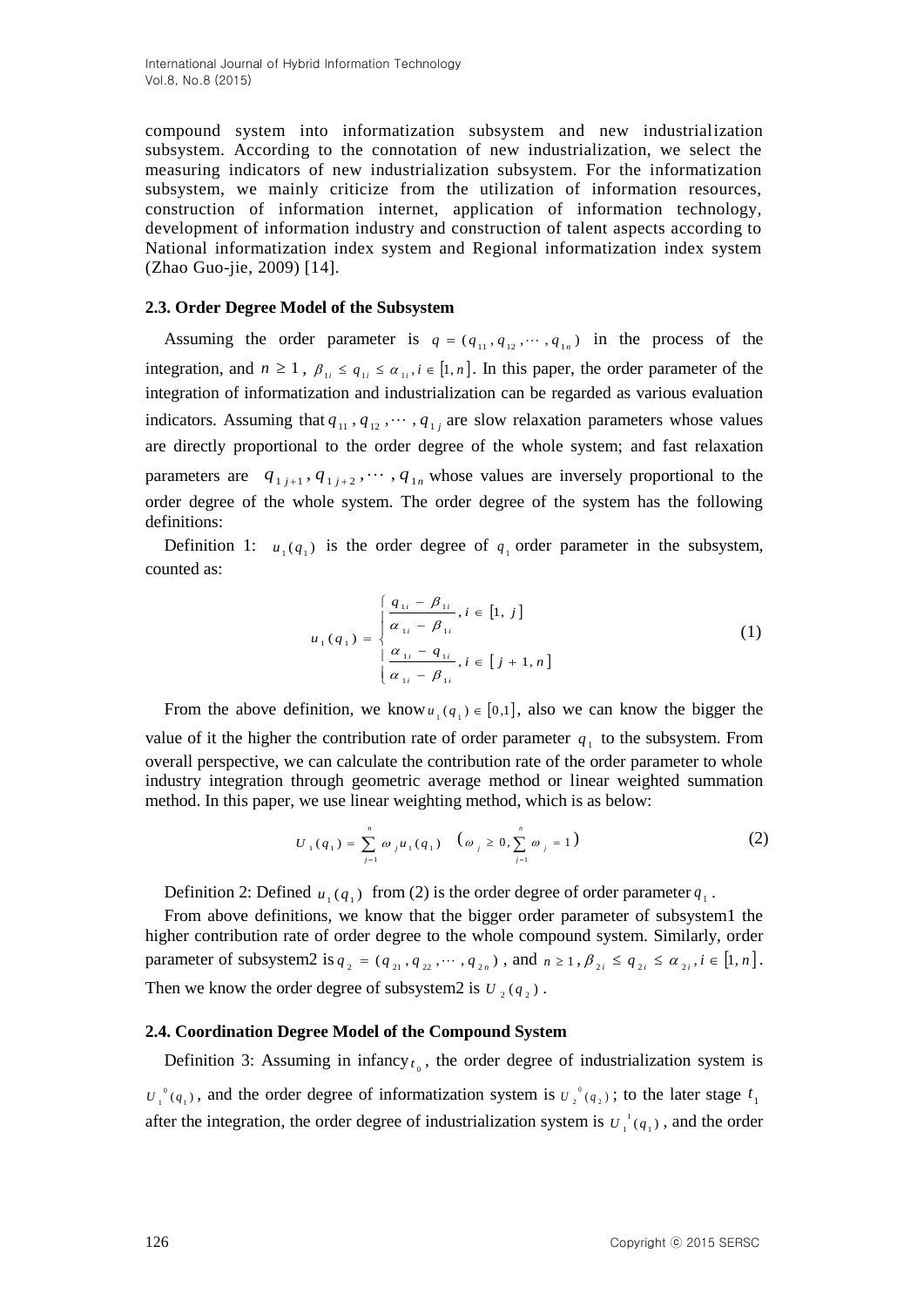degree of informatization system is  $U_2^{-1}(q_2)$  $U_2^{-1}(q_2)$ . Then we define the below equation as the synergy degree of the integration system:

$$
XTD = \eta \sqrt{U_{1}^{1}(q_{1}) - U_{1}^{0}(q_{1})} \cdot \left| \frac{U_{2}^{1}(q_{2}) - U_{2}^{0}(q_{2})}{U_{2}^{1}(q_{2}) - U_{2}^{0}(q_{2})} \right|
$$
  

$$
\eta = \min_{i} [U_{i}^{1}(e_{m}) - U_{i}^{0}(e_{m}) \neq 0] / \left| \min_{i} [U_{i}^{1}(e_{m}) - U_{i}^{0}(e_{m}) \neq 0] \right|
$$
(3)

The function of the parameter  $\varphi$  is that when and only when all  $U_i^i(e_m) - U_i^o(e_m) > 0$ , the integration system would have positive synergy degree. When there exists a negative value, the subsystem will show changes in opposite directions meaning its absence of positive coordination.

#### **3. Empirical Analysis**

#### **3.1. Evaluation Indicators**

Domestic researched evaluation index system of the integration of informatization and industrialization mostly, also evaluation standard proposed were not the same. Such as Dai Jun, Huang Xiu-qing. (2011) respectively suggested the fusion index of informatization and new industrialization from the informatization environment, application innovation and effect efficiency aspect [15]. Hao Hua-yong (2012) proposed an evaluation criterion of provincial new industrialization [16].

We built an indicator system with different kinds of indicators to measure the whole system based on domestic scholars' study (Zhang Xue-gang, Fu Shuai-xiong, 2009) [17]. The collaborative systems of informatization and new industrialization include two subsystem named the new industrialization system and informatization subsystem. Both of the subsystems are made up of first-class indicators and second-class indicators. The first subsystem has five first-class indicators including industrialized operation condition, technology content, economic benefits, HR utilization and resource environment state. And the second subsystem has five first-class indicators, as below the Table 1:

| System                           | Subsystem                                    | First-class<br>indicator               | Second-class indicator                                 |
|----------------------------------|----------------------------------------------|----------------------------------------|--------------------------------------------------------|
|                                  |                                              | Industrialized                         | <b>GDP</b>                                             |
|                                  |                                              | operation                              | GDP per capita                                         |
|                                  |                                              | condition                              | Industrial added value                                 |
|                                  |                                              | Industrialized                         | Annual R&D spending                                    |
|                                  | <b>New</b><br>industrialization<br>subsystem | technology<br>content                  | Granted patent approval                                |
| Collaborative                    |                                              | Industrialized<br>economic<br>benefits | Total industrial profits                               |
| systems of<br>informationalizati |                                              |                                        | Total assets contribution of industrial<br>enterprises |
| on and new<br>industrialization  |                                              |                                        | Enterprise cost efficiency                             |
|                                  |                                              | HR utilization                         | Employment figure in secondary<br>industry             |
|                                  |                                              |                                        | Full employment in industrial<br>enterprises           |
|                                  |                                              | Resource                               | Drainage of industrial wastewater                      |
|                                  |                                              | environment                            | Industrial SO <sub>2</sub> emissions                   |
|                                  |                                              | state                                  | Annual energy consumption                              |

**Table 1. Indicator System of Collaborative Systems**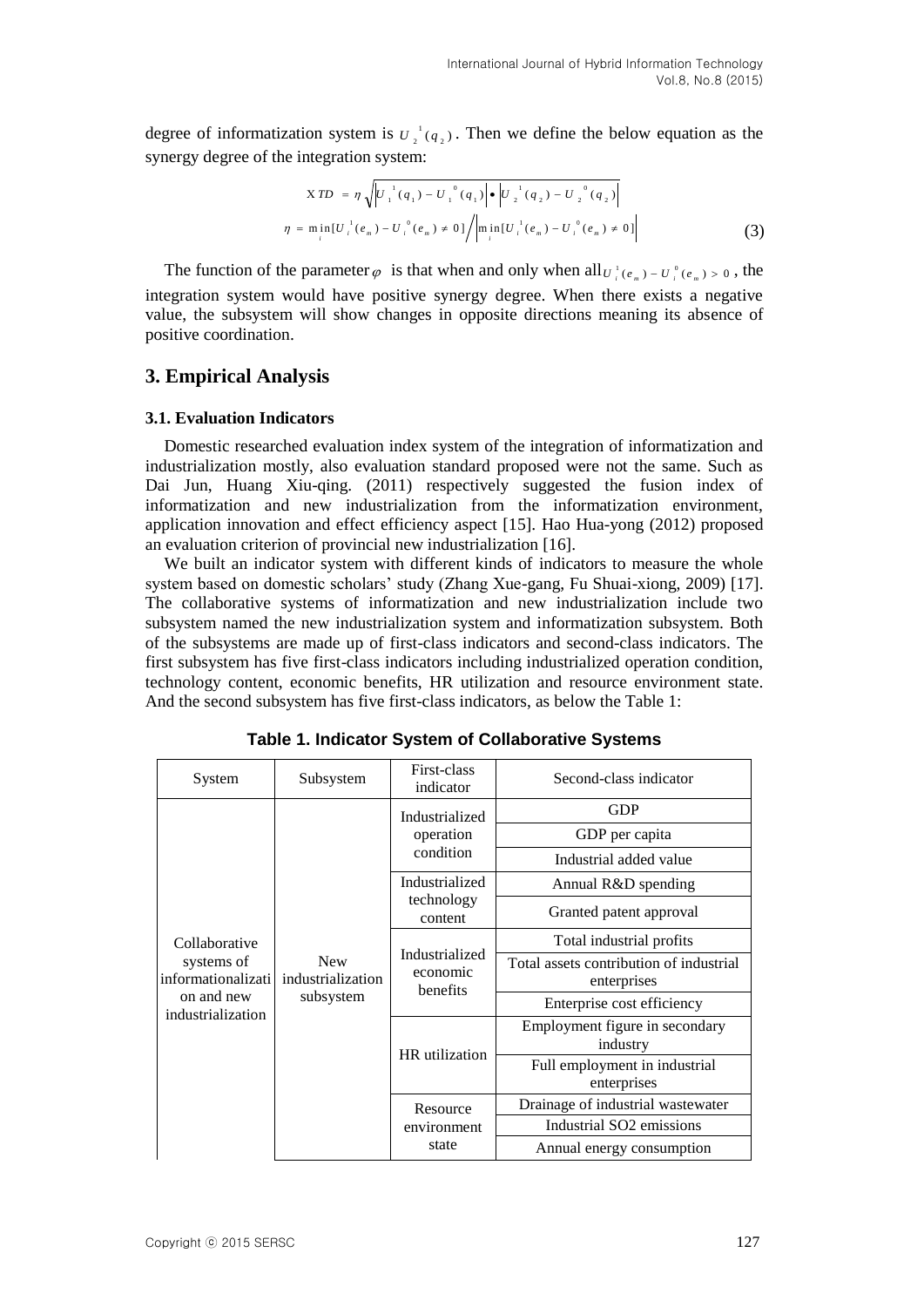|  |               |                               |                                                                                      | Capacity of mobile telephone exchanges           |
|--|---------------|-------------------------------|--------------------------------------------------------------------------------------|--------------------------------------------------|
|  |               | Utilization of<br>information | Capacity of LAN telephone exchanges                                                  |                                                  |
|  |               |                               | resources                                                                            | Capacity of long-distance telephone<br>exchanges |
|  |               |                               | Construction of                                                                      | Radio population coverage                        |
|  |               |                               | information<br>internet                                                              | Population coverage on TV                        |
|  |               |                               |                                                                                      | Line length of toll cable                        |
|  | <sub>on</sub> | Informationalizati            | Application of<br>information<br>technology                                          | Amount of local telephone users                  |
|  |               | subsystem                     |                                                                                      | Internet population                              |
|  |               |                               | Development of<br>information<br>industry<br>Excavation of<br>information<br>talents | Telephone service traffic                        |
|  |               |                               |                                                                                      | Fixed assets investment in P&T<br>Industry       |
|  |               |                               |                                                                                      | Information, computer, software<br>investment    |
|  |               |                               |                                                                                      | Employment in electronic industry                |
|  |               |                               |                                                                                      | Employment in telecommunications<br>industry     |

#### **3.2. Data Sources**

We select the data including the panel data of China and Jiangxi Province from 2001 to 2010. The required data comes from China Statistical Yearbook, Chinese Economy Database, Chinese Science Statistical Yearbook, national economy data in Jiangxi Province and Society Developed Statistical bulletin.

#### **3.3. Weighing Order Parameter Indicators & Related Calculation**

In the model, each index weight means its influential degree to the whole system. At present, there are many kinds of empowerment approach such as based on experience value, information entropy and subordinating degree function using fuzzy mathematics. In this paper we use correlation matrix method for empowerment to calculate. Basic steps are as follows: Assuming the indicator system including n indicators, and their correlation

matrix are  $r_{n1}$   $\cdots$   $r_{nn}$  $\overline{\phantom{a}}$  $\overline{\phantom{a}}$ ٦ L L Γ  $r_{11}$   $\cdots$   $r_{1n}$ <br>  $=$   $\begin{matrix} r_{11} & \cdots & r_{1n} \\ \cdots & \cdots & \cdots \end{matrix}$  $R = \begin{vmatrix} 1 & \cdots & \cdots & \cdots \end{vmatrix}$  $\begin{bmatrix} \n\cdots & r_{1n} \n\end{bmatrix}$ , hereinto all elements on the primary diagonal are 1 which

means  $r_{11} = r_{22} = \cdots r_{ii} = r_{nn} = 1$ .

$$
R_{i} = \sum_{i=1}^{n} |r_{ij}| - 1 \qquad (i = 1, 2, \cdots, n)
$$
 (4)

Using the normalization method we can get corresponding indicator weight as below:

$$
\omega_i = R_i / \sum_{i=1}^n R_i \qquad (i = 1, 2, \cdots, n)
$$
 (5)

On account of inconformity of data units, we should process the data using standardized method. And utilizing (4) and (5) to calculate national index weight of informatization and new industrialization and Jiangxi index weight of informatization and new industrialization as below in Table 2, Table 3, Table 4, and Table 5: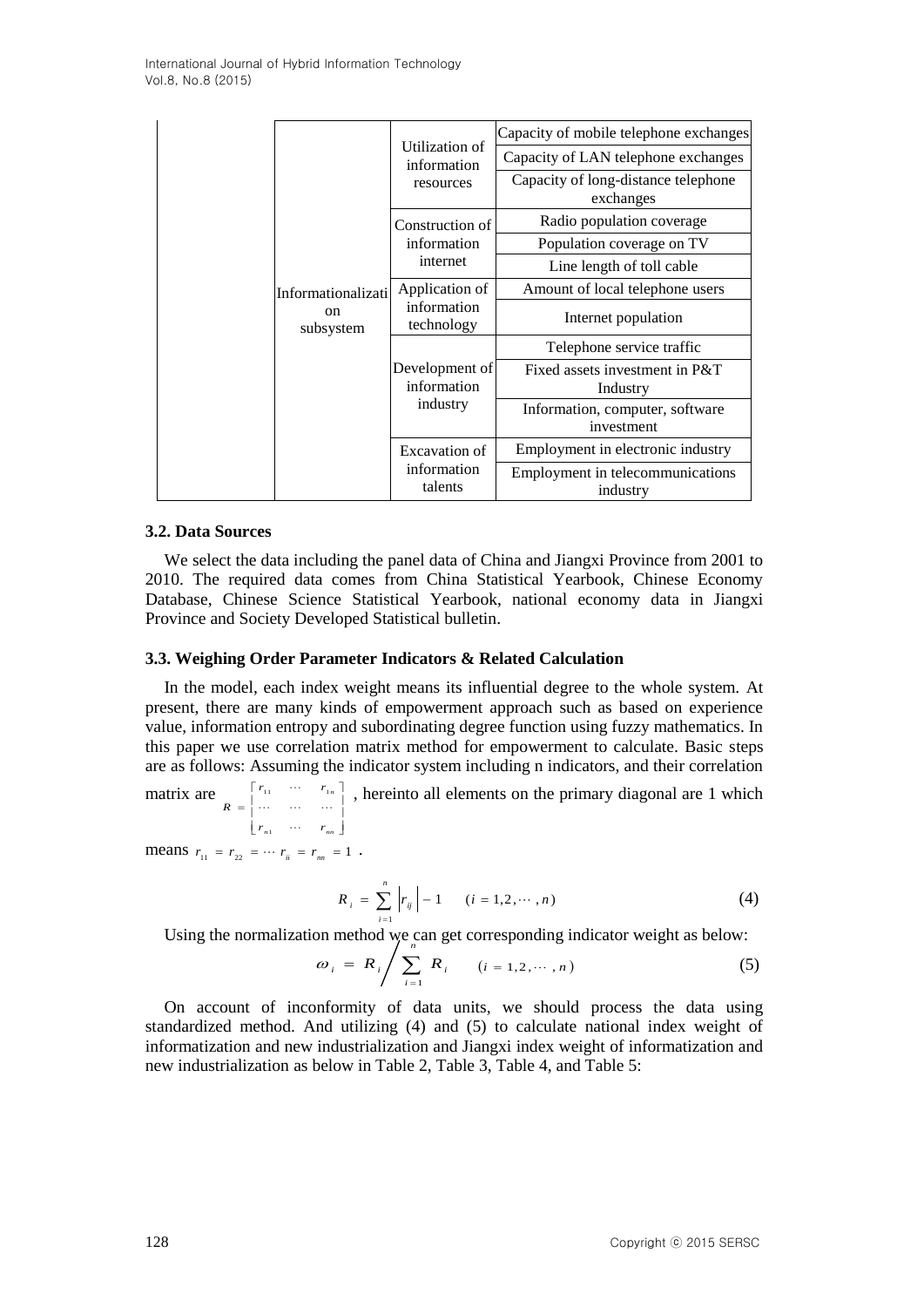| Index  |        |                            |    |              |        |        |        |
|--------|--------|----------------------------|----|--------------|--------|--------|--------|
| Weight | 0.0809 | $0.0809$ $0.0810$ $0.0810$ |    |              | 0.0780 | 0.0802 | 0.0744 |
| Index  |        |                            | 10 | $\mathbf{L}$ | 12     |        |        |
| Weight | 0.0606 | 0.0798   0.0800            |    | 0.0611       | 0.0817 | 0.0805 |        |

**Table 2. National Index Weight Table of New Industrialization**

### **Table 3. Jiangxi Index Weight Table of New Industrialization**

| Index  |        |                      |                             |        |        |        |
|--------|--------|----------------------|-----------------------------|--------|--------|--------|
| Weight | 0.0805 | 0.0806 0.0798 0.0794 |                             | 0.0768 | 0.0807 | 0.0790 |
| Index  |        |                      |                             |        |        |        |
| Weight | 0.0805 |                      | 0.0803 0.0803 0.0766 0.0508 |        | 0.0808 |        |

**Table 4. National Index Weight Table of Informatization**

| Index  |        |        |        |        |        |        |        |
|--------|--------|--------|--------|--------|--------|--------|--------|
| Weight | 0.0811 | 0.0707 | 0.791  | 0.0843 | 0.0843 | 0.0788 | 0.0532 |
| Index  |        |        |        |        |        |        |        |
| Weight | 0.0796 | 0.0830 | 0.0775 | 0.0769 | 0.0687 | 0.0828 |        |

# **Table 5. Jiangxi Index Weight Table of Informatization**

| Index  |        |        |        |        |        |        |        |
|--------|--------|--------|--------|--------|--------|--------|--------|
| Weight | 0.0853 | 0.0872 | 0.09   | 0.0927 | 0.0937 | 0.0912 | 0.0709 |
| Index  |        |        |        |        |        |        |        |
| Weight | 0.0839 | 0.0896 | 0.0858 | 0.0041 | 0.032  | 0.0935 |        |

# **3.4. Synergy Degree Calculation of the Compound System**

According to (1) and (2), we can calculate the indicators of informatization and new industrialization for both the nation and Jiangxi Province respectively. Then, we can get the results the integration of informatization and industrialization of both the country and Jiangxi Province respectively which include the order degree of informatization, the order degree of new industrialization and synergy degree from 2001 to 2010. Results are shown as below in Table 6 and Table 7:

# **Table 6. National Order Degree and Synergy Degree Results**

|      | Oder degree of    | Oder degree of  | Synergy |
|------|-------------------|-----------------|---------|
| Year | Industrialization | Informatization | degree  |
| 2001 | 0.2305            | 0.0011          |         |
| 2002 | 0.2467            | 0.0879          | 0.0376  |
| 2003 | 0.3007            | 0.2049          | 0.1197  |
| 2004 | 0.3472            | 0.3184          | 0.1924  |
| 2005 | 0.3621            | 0.4058          | 0.2308  |
| 2006 | 0.4627            | 0.5176          | 0.3463  |
| 2007 | 0.5119            | 0.6265          | 0.4195  |
| 2008 | 0.5484            | 0.6949          | 0.697   |
| 2009 | 0.6203            | 0.9055          | 0.5937  |
| 2010 | 0.7896            | 0.9387          | 0.7241  |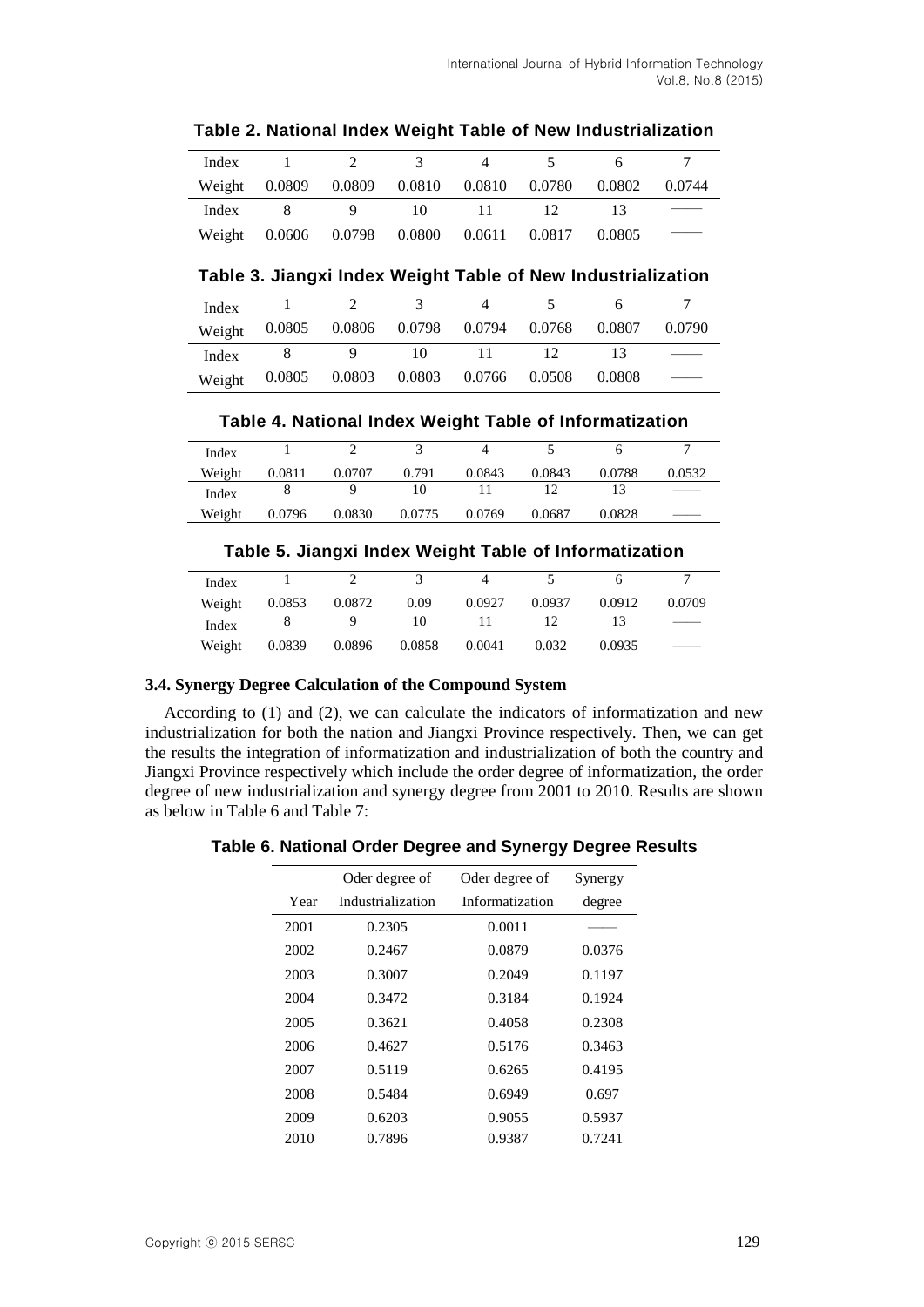|      | Oder degree of    | Order degree of | Synergy |
|------|-------------------|-----------------|---------|
| Year | Industrialization | Informatization | degree  |
| 2001 | 0.2066            | 0.0062          |         |
| 2002 | 0.2288            | 0.1542          | 0.0573  |
| 2003 | 0.2560            | 0.2387          | 0.1072  |
| 2004 | 0.2784            | 0.3202          | 0.1512  |
| 2005 | 0.3145            | 0.4709          | 0.2239  |
| 2006 | 0.3609            | 0.6194          | 0.3076  |
| 2007 | 0.4445            | 0.6826          | 0.4011  |
| 2008 | 0.5794            | 0.7388          | 0.5226  |
| 2009 | 0.6288            | 0.8605          | 0.6005  |
| 2010 | 0.8073            | 0.9298          | 0.7448  |

### **Table 7. Jiangxi Order Degree and Synergy Degree Results**

### **4. Conclusions and Policy Recommendations**

#### **4.1. Conclusions**

In theory, the contribution of Jiangxi Province's informatization order degree to whole compound system is higher than new industrialization in the composite synergy model of Jiangxi integration of informatization and industrialization. In practice, there are many reasons causing the above results, for example historical reasons, weak modern industry foundation and slow development of Jiangxi Province.

At the end of 2001, Jiangxi Province had established the "Rising in the central region of Jiangxi" strategic objective, and proposed the "3 bases, 1 back garden" strategic thinking, and taking location advantage of adjacent to "Yangtze river delta, the pearl river delta, Fujian" three Economic Zone, then considering industry development as the core thinking. In 2003, the provincial industry ratio was the top 1 among each industry of national economy for the first time, by which time Jiangxi Province turned traditional agricultural province to a big industrial province. In 2006, Jiangxi Province proposed "storm plan in 3years". By implementing storm industrial projects in Jiangxi Province since 2007, remarkable results in promoting the new type industrialization path have been achieved. Photovoltaic industry has been developed rapidly which formed a photovoltaic industry chain from silicon, silicon slice to solar cell components in just few years. However, most of the industries still have such problem like poor foundation, huge resource consumption, serious environmental pollution which would constrain the future development of Jiangxi Province's economy. Therefore, promoting new type industrialization has become the only way of future economic development of Jiangxi Province. In 2007, the industrialization level rapidly promoted. And in 2009, Jiangxi Province put forward 10 strategic emerging industrials at national scale. Jiangxi understanding early the importance of informatization to provincial economy led to a good result of promoting informatization throughout the province.

### **4.2. Policy Recommendations**

The fusion of industrialization and informatization promotes the development of industries and lays a foundation for our country to enter the post-industrial era. Our country is in the crucial stage of accelerated development of industrialization and takes a new path to new type industrialization, promoting the fusion and facilitating new technology combined with traditional industrial is an important task of the current and future period which can lead the industry more strong. Information technology is the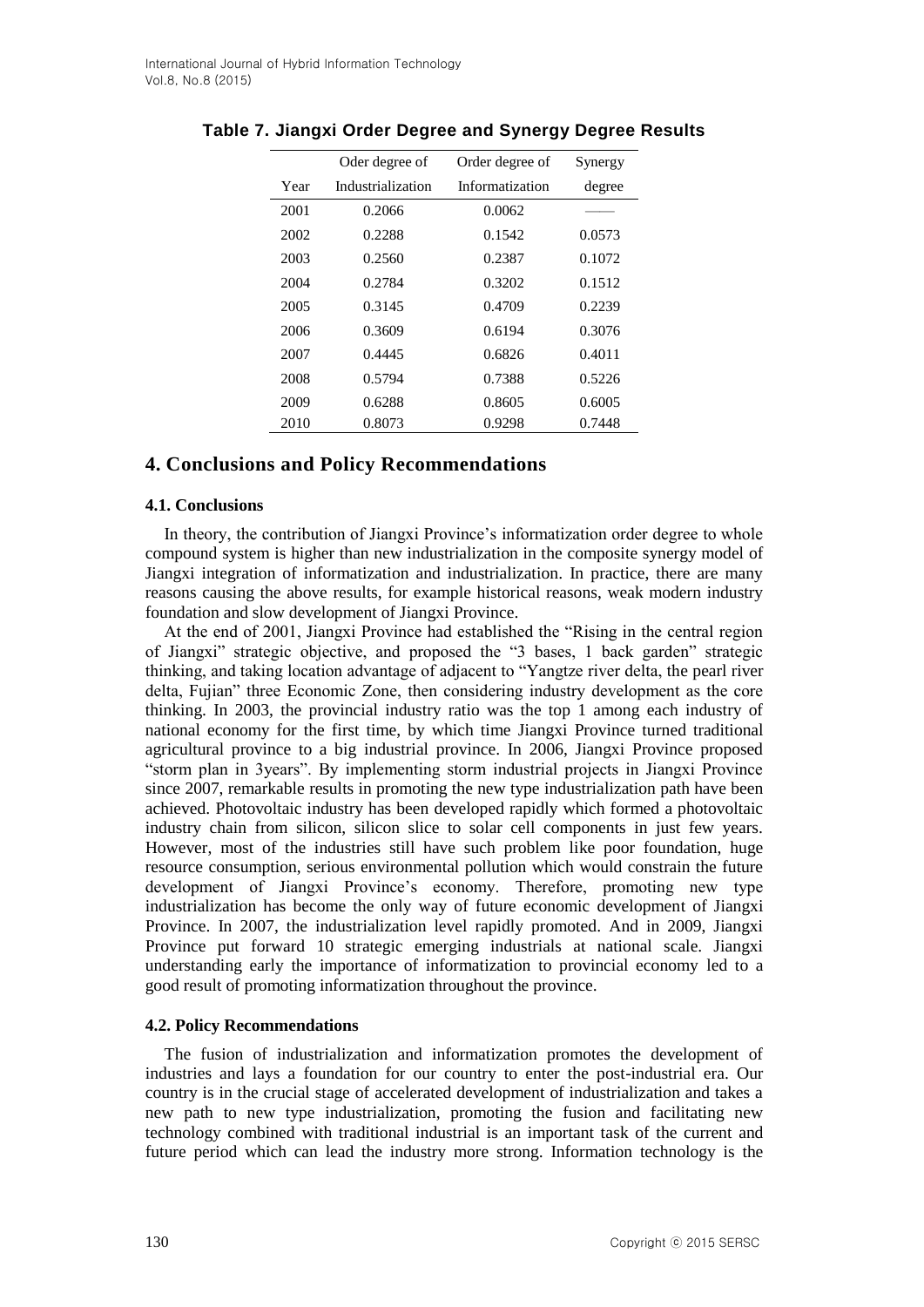dominant technology among modern technologies. The full application of information technology into industrial production becomes the inevitable choice to promote the industrial development in our country and industrial competition level in our country.

And the integration of informatization and industrialization is a long and complex process. Therefore, it requires multiple participants working together to promote the integration degree of informatization and new industrialization. Thus we give the following five suggestions:

First, lifting the height of the fusion strategy, strengthen the guide of government, creating good environment for integration. The government should attach great importance to integration of the two in promoting economic growth; perfect related laws and regulations; optimize the fusion environment;

Second, speeding up the technical innovation of industrial enterprise, strengthen enterprise consciousness, improving the inner motive power of enterprises. Related specification should be published to inspire the enterprises using information technology and leading small and medium-sized enterprises perfect their internal informatization construction for the purpose of improving economic profits;

Third, increasing the intensity of cultivating electronic information talents, lifting the ratio of electronic industry to national economy. Also the relevant departments should establish related system to attract information industry talents. Thus it can lead to widely application of electronic information technology;

Fourth, the government should intensify cultivating the strategic emerging industries such as photovoltaic, bio-pharmaceutical, aviation manufacturing and other industries and promote the development of new industrialization in Jiangxi Province with strategic emerging industries as main power;

Last, relevant departments should construct a communication platform which includes the enterprises, colleges and universities, scientific research institution and government departments. On the one hand, it can promote the application of information technology in the production and operation of enterprises; on the other hand, it can provide required feedback effects of using information technologies which leads to information technology innovations.

#### **Acknowledgements**

This work is sponsored Research Project: the research is sponsored by the National Nature Science Foundation of China ((71073073, 71273122, 71473109, 41461025) and Jiangxi Social Science Project in the "twelfth five-year" Plan ([2007] 13YJ26). The authors are grateful for the anonymous reviewers who made constructive comments.

### **References**

- [1] N. Bally, "Deriving Managerial Implications from Technological Convergence along the Innovation Process: A Case Study on the Telecommunications Industry", Swiss Federal Institute of Technology (ETH Zürich), **(2005)**.
- [2] A. Gambardella and S. Torrisi, "Does Technological Convergence Imply Convergence in Markets?", Evidence from the Electronics Industry, Research Policy, vol. 27, no. 5, **(1998)**, pp. 445-463.
- [3] D. W. Jargenson, "Information Technology and the US Economy", American Economic Review, vol. 91, no. 1, **(2001)**.
- [4] W. Jing-lian, "Which industrialization path should China choose?", Management World, vol. 8, **(2006)**, pp. 15-21.
- [5] T. Chang-qi, "Promote the integration of informatization and industrialization; enhance the power of industrial development", vol. 06, **(2007)**, pp. 28-32.
- [6] Z. Sheng, "Connotation, difficulties and countermeasures of the integration between informationalization and industrialization", Electrical Engineering Technology, vol. 07, **(2008)**, pp. 19- 23.
- [7] X. Kang, X. Jing-hua and W. Jia-pei, "Environment, basis and path of the integration of informationalization and industrialization in China", Economic Perspectives, vol. 02, **(2009)**, pp. 32-41.